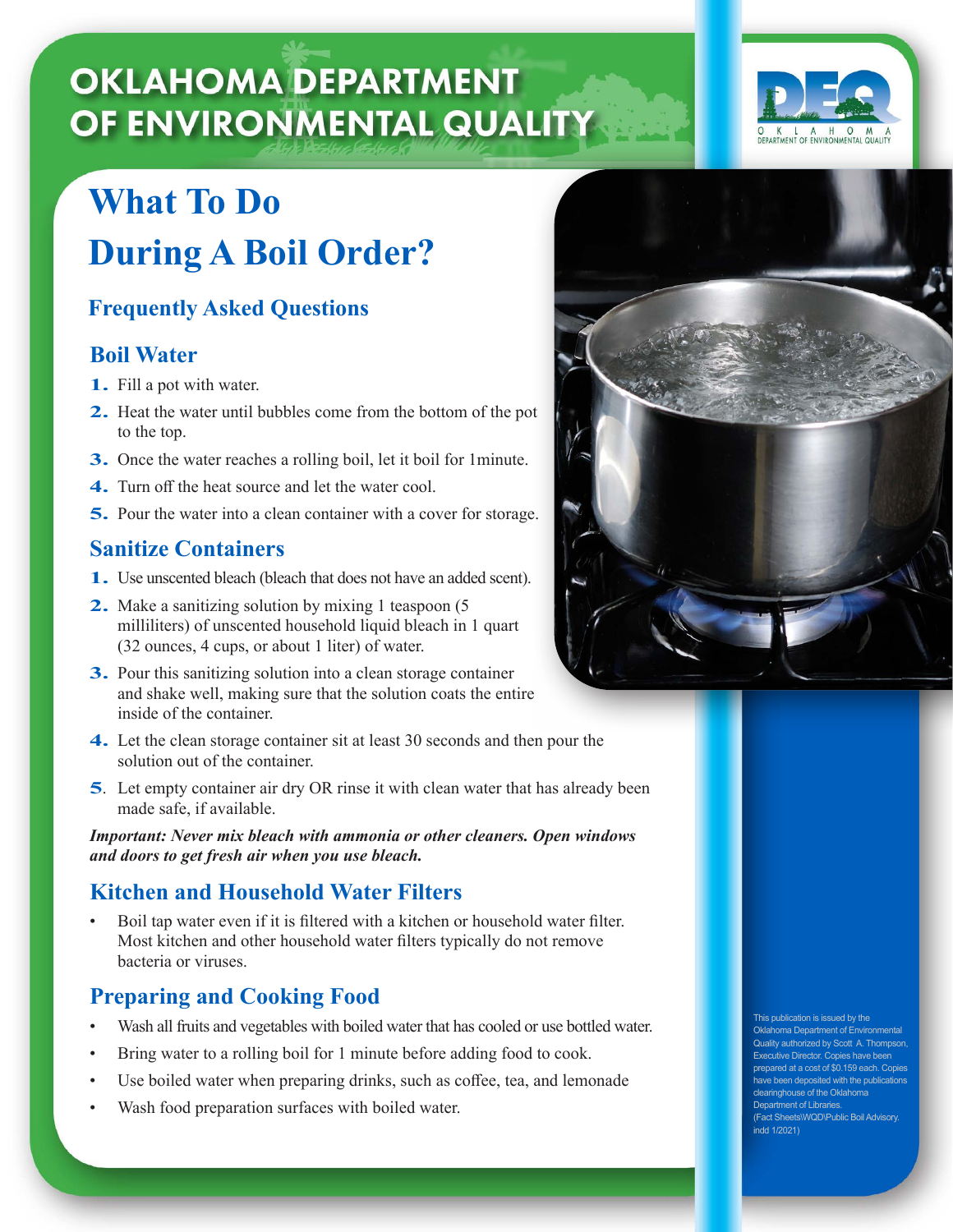## **What Should I Do During A Boil Order? FAQs**



## **Feeding Babies and Using Formula**

- If not breastfeeding, use ready-to-use baby formula, if possible.
- If ready-to-use baby formula is not available, use bottled water to prepare powdered or concentrated baby formula.
- If bottled water is not available, use boiled water to prepare baby formula.
- Wash and sterilize bottles and nipples in either bottled water or water that has been made safe to use.
- If you cannot sterilize bottles, use single-serve, ready-to-feed bottles.

#### **Ice**

- Do not use ice from ice trays, ice dispensers, or ice makers.
- Throw out all ice made with tap water.
- Make new ice with boiled or bottled water.

#### **Toilets**

The water can be used to flush the toilets as usual.

#### **Bathing and Showering**

- Be careful not to swallow any water when bathing or showering.
- Use caution when bathing babies and young children. Consider giving them a sponge bath to reduce the chance of them swallowing water.

## **Brushing Teeth**

Brush teeth with boiled or bottled water. Do not use untreated tap water.

#### **Saline Irrigation**

Use bottled water for nasal saline irrigation (Neti pot). Do not use tap water to make saline solution.

#### **Washing Dishes**

- Household dishwashers are generally safe to use if the water reaches a final rinse temperature of at least 150 degrees or if the dishwasher has a sanitizing cycle.
- To wash dishes by hand:
	- **1.** Wash and rinse the dishes as you normally would using hot water.
	- **2.** In a separate basin, add 1 teaspoon of unscented household liquid bleach for each gallon of warm water.
	- **3.** Soak the rinsed dishes in the water for at least one minute.
	- **4.** Let the dishes air dry completely.

#### **Laundry**

• It is safe to do laundry as usual, unless the water is cloudy.

#### **Pets**

• Pets can get some of the same diseases as people. It is a good idea to give them boiled water that has been cooled.